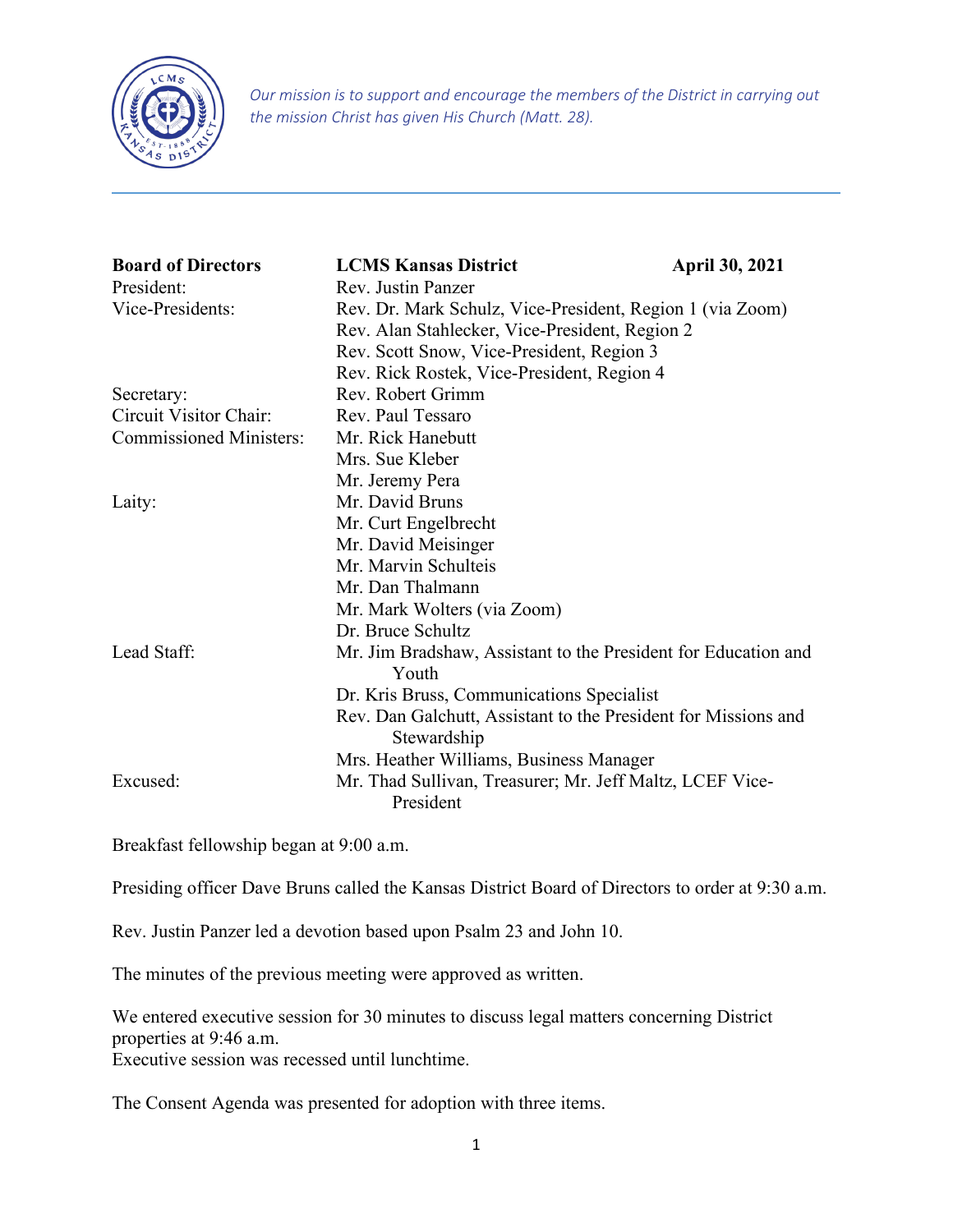| Resolved to acknowledge of Quarterly Gifts |            |             |
|--------------------------------------------|------------|-------------|
| Life Conference                            |            | \$3,000.00  |
| Undesignated/Unrestricted                  |            | \$472.06    |
| Social Ministries                          | \$6,642.50 |             |
| Church Planting                            |            | \$34,196.89 |
| West Africa                                |            | \$100.00    |
| <b>Board of Directors</b>                  |            | \$55.08     |
| Ash Wednesday                              |            | \$100.00    |
| KansaSEED Deaf Ministry                    |            | \$50.00     |
| <b>Education Loan Repayment</b>            |            | \$50.00     |
| Kansas District LWML                       |            | \$10,858.20 |
| Kansas Disaster                            |            | \$800.00    |
|                                            | Total:     | \$56,324.73 |

**Resolution 21B-01-01** (Board of Administration) acknowledgement of Quarterly Gifts

#### **Resolution 21B-06-01** (Executive Council) **Prince of Peace, Topeka**

Resolved, that the LCMS Kansas District Board of Directors ratify the Constitution and Bylaws of Prince of Prince Lutheran Church, Topeka.

### **Resolution 21B-06-02** (Executive Council) **Position Description for the Assistant to the President for Education and Youth**

Resolved, that the LCMS Kansas District Board of Directors approve the reviewed position description by the Board of Education and Youth.

#### **Action**: **The Consent Agenda was unanimously adopted**.

Rev. Panzer presented his report.

Rev. Dan Galchutt, Assistant to the President for Missions and Stewardship, presented his report.

Chairman Dan Thalmann referred to the Board written report and shared items of the ongoing work of the Board of Stewardship.

Chairman Marvin Schulteis highlighted various items of the written report offered by the Board of Missions.

Jim Bradshaw, Assistant to the President for Education and Youth, presented his report.

Chairman Bruce Schultz reported for the Board of Education and Youth, noting the Legacy Fund, its use, and the desire to replenish this fund.

Chairman Rick Hanebutt reported for the Board of Caring Ministry, offering special praise to the volunteer work of individuals in Lutheran Early Response Teams (LERT).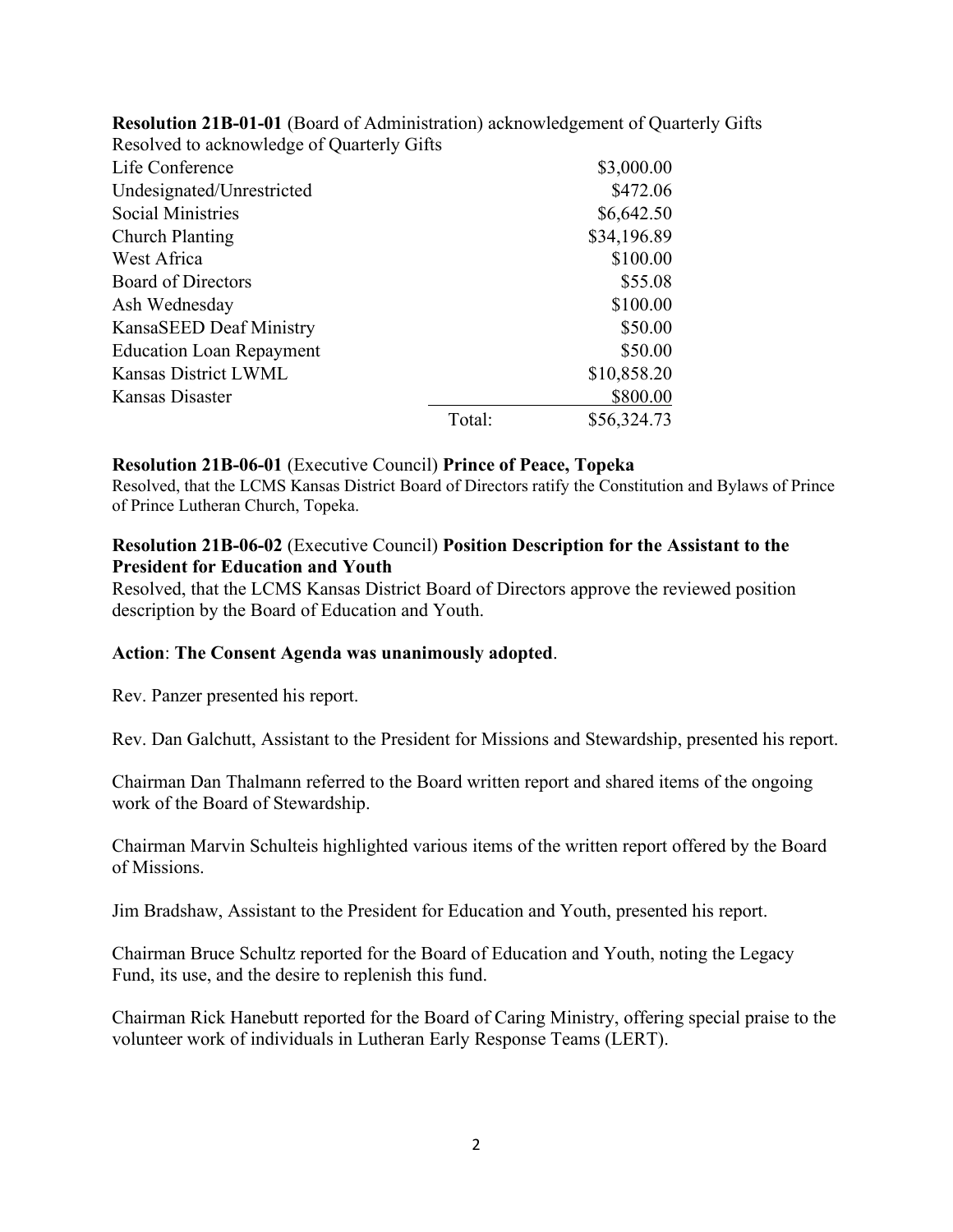## **Resolution 21B-04-02** (Board of Caring Ministry)

It was moved and seconded to extend the agreement with Donna Williams to oversee District Disaster Response through June 2022. **Action: Adopted**

Lutheran Church Extension Fund (LCEF) Vice President Jeff Maltz's written report was presented to the Board of Directors.

Communications Specialist Kris Bruss presented her report.

Business Manager Heather Williams shared her report.

Chairman Dave Bruns reported for the Board of Administration.

The District Treasurer's report was prepared by Thad Sullivan and presented to the Board by Business Manager Heather Williams for questions and answers.

We recessed for lunch.

The Board reconvened in executive session for 30 minutes. The Board came out of executive session at 12:30 p.m.

#### **Resolution 21B-00-01**

It was moved and seconded to authorize the District staff to pursue the possibilities of the District Office building renovation and to explore potential renters. **Action: Passed**

Chairman of the Salary Review Committee, Bruce Schultz presented to the Board the concerns addressed by the committee about differences in the two salary scales available to our congregations in Kansas.

Rev. Bob Grimm, District Secretary, presented a verbal report on activities with Executive Council, the Congregational Constitution & Bylaws Review Committee, and the District Bylaws & Operations Manual Committee.

We continued with new business.

## **Resolution 21B-03-01** (Board of Education and Youth) **Use of Unrestricted Funds to Replenish the Educational Legacy Fund**

Resolved, that the Kansas District Board of Directors designate \$10,000 from unrestricted funds to replenish the Legacy Fund.

**Action: Adopted**